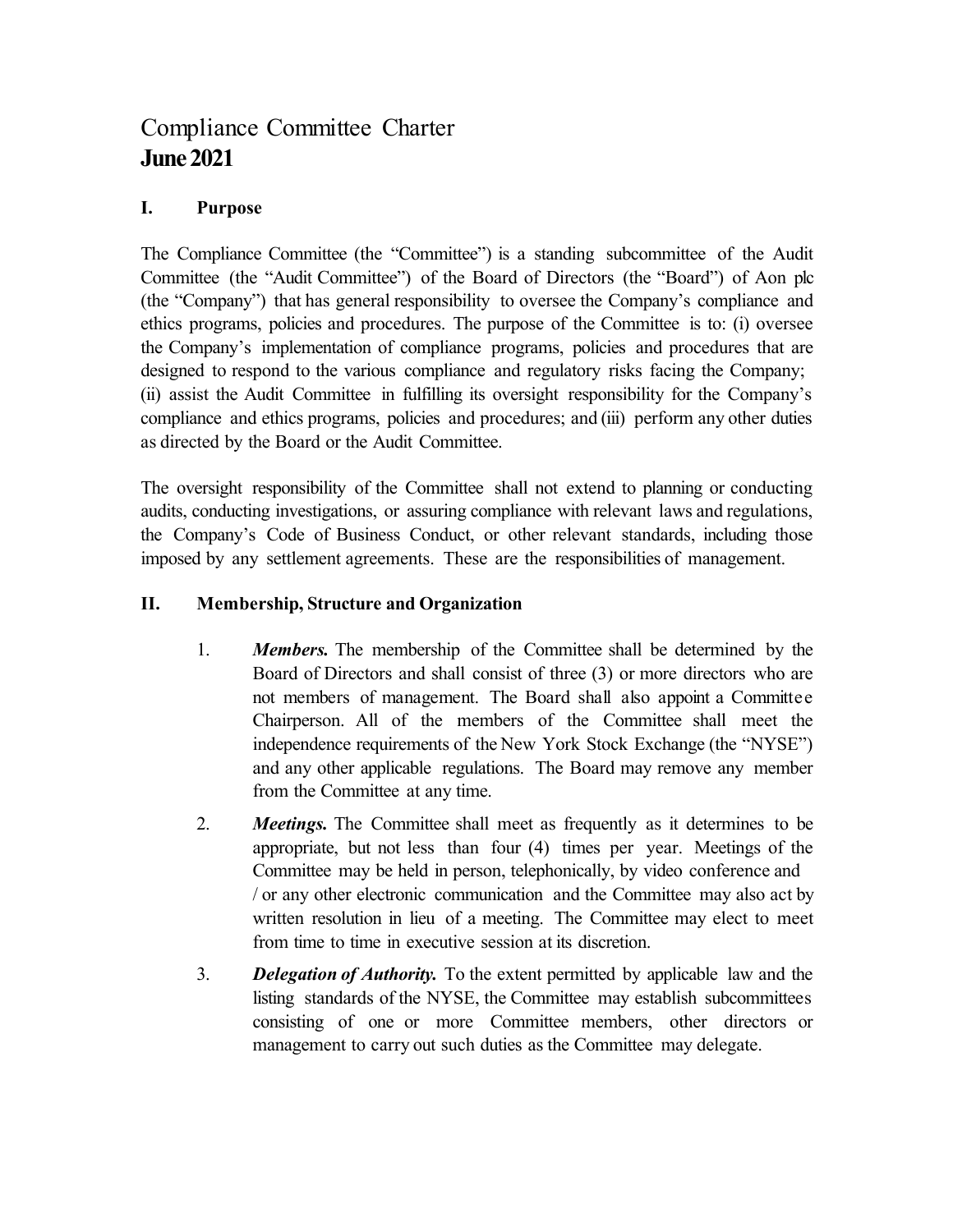- 4. *Resources.* The Committee has the authority to retain such outside advisors, including legal counsel or other experts, as it deems appropriate, and to approve the fees and expenses of such advisors. The Company will provide for appropriate funding, as determined by the Committee, for such advisors.
- 5. *Charter.* The Committee shall annually review and reassess the adequacy of this charter and recommend any proposed changes to the Board for approval.
- 6. *Agenda, Minutes and Reports.* The Chairperson of the Committee shall be responsible for setting the agendas for meetings. The agenda and information concerning the business to be conducted at each Committee meeting shall, to the extent practicable, be communicated to members sufficiently in advance of each meeting to permit meaningful review. The Chairperson of the Committee will report regularly to the Audit Committee, as well as the Board, on the Committee's activities, findings and recommendations, including the results of the Committee evaluation. The report to the Board may take the form of an oral report by the Chairperson or by any other member of the Committee designated by the Chairperson to make such report. The Company Secretary or representative designated by the Company Secretary shall assist the Committee in maintaining minutes or other records of meetings and activities.

## **III. Responsibilities**

The responsibilities of the Compliance Committee shall include:

- 1. *Compliance Matters Generally.* Acknowledging that the Audit Committee shall have sole oversight over matters of financial compliance (including auditing, financial reporting, and disclosures to investors), the Committee shall have oversight responsibility for matters of non-financial compliance, including the Company's overall compliance programs, policies and procedures; significant legal or regulatory compliance exposure; and material reports or inquiries from government or regulatory agencies.
- 2. *Compliance Programs, Policies and Procedures.* The Committee shall oversee the Company's compliance efforts with respect to relevant Company policies, the Company's Code of Business Conduct, and relevant laws and regulations. The Committee shall monitor the Company's efforts to implement compliance programs, policies and procedures that: respond to the various compliance and regulatory risks facing the Company and support lawful and ethical business conduct by the Company's employees. The Committee shall also monitor the Company's efforts to fulfill obligations arising from governmental or regulatory agreements, orders, or other similar documents and shall review, at